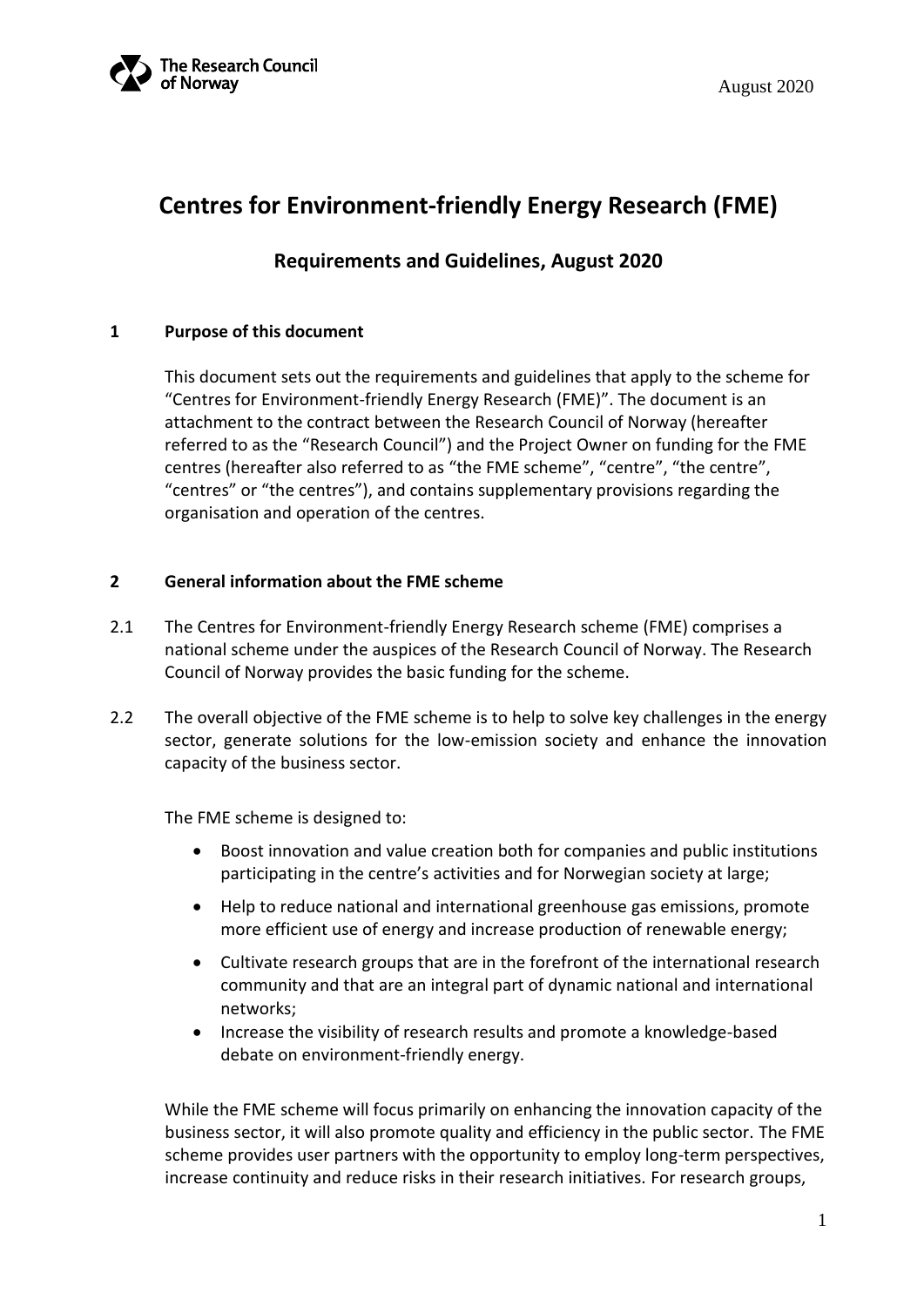

the scheme makes it possible to achieve long-term development of expertise through research of high international calibre conducted in close cooperation with users of the research results.

- 2.3 An FME centre is a time-limited research centre affiliated with a research institution that is responsible for the centre's activities, hereafter known as the "host institution". An FME centre is not an independent legal entity. Universities, university colleges or research institutes may act as host institutions for FME centres. If the host institution is a research institute, satisfactory researcher training must be provided through cooperation with a university or university college which has the right to confer doctoral degrees in the relevant field. The host institution is the designated Project Owner in the contract with the Research Council of Norway and bears the responsibility for establishing, implementing and closing down the activities of the centre. The host institution is entitled to use the designation "FME Centre for Environment-friendly Energy Research (FME)" and to use the Research Council's FME logo.
- 2.4 The centre's activities are to include participation of users of the research results. Company partners and public sector organisations that participate in the centre are designated collectively as *"user partners"*. User partners must participate in governance and research activities at the centre as well as contribute financing for the centre. Each centre must have at least three user partners.

An FME centre may have one or more research institutions as partners. These participants are designated as *"research partners"*. The centre may have subcontractors that provide it with services.

2.5 An FME centre may have international user partners and research partners. Allocations to the centre may be used to fund research activities conducted at research institutions abroad, provided that these activities will significantly advance the achievement of the objectives of the centre and are in conformance with the objectives of the FME scheme.

#### **3 FME consortium**

- 3.1 A group consisting of the host institution for an FME centre and the centre's user partners and research partners is designated as an "FME consortium", and the participants are designated as "consortium participants". Consortium participants must contribute their own resources in the form of participation in research projects at the centre and/or financial resources in accordance with the funding plan for the centre. Changes in the composition of the partners in an FME consortium over time are allowed in accordance with the rules set out in the provisions of the consortium agreement.
- 3.2 All projects under the auspices of the centre are to be carried out as "effective collaboration", which is defined as follows: Collaboration between at least two independent parties to exchange knowledge or technology, or to achieve a common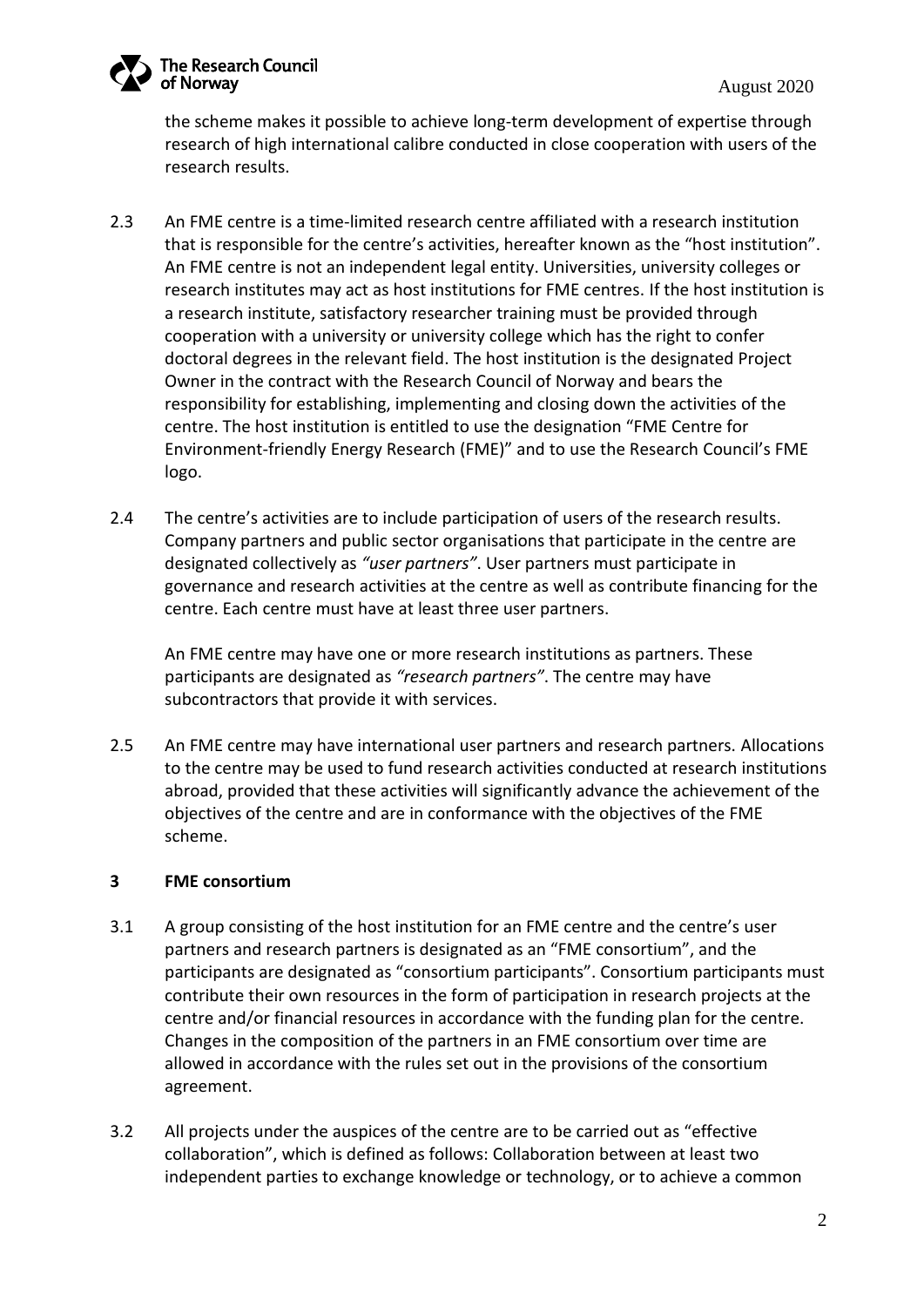

objective based on the division of labour, where the parties jointly define the scope of the collaborative project, contribute to its implementation and share its risks, as well as its results. One or several parties may bear the full costs of the project and thus relieve other parties of its financial risks. Contract research and provision of research services are not considered forms of collaboration.

The host institution is responsible for ensuring that a consortium agreement is drawn up between the participants in the consortium. The consortium agreement is to regulate the organisation and implementation of cooperation within the consortium, and stipulate the reciprocal rights and obligations of the participants. The agreement must include, among other things, provisions specifying the participants' obligations to contribute resources in accordance with the centre's funding plan, rules regarding the opportunity to join and withdraw from the FME consortium, rules related to employer's liability, and provisions on the right of ownership, utilisation rights, licensing, publication of project results and confidentiality, cf. Section 11. The Research Council's template for consortium agreements between consortium participants under the FME scheme may be used as a guide for how the rights and obligations of participants in a consortium may be regulated, and it includes several mandatory provisions.

3.3 The host institution is responsible for ensuring that the consortium agreement is in keeping with the principles set forth in this document and the General Terms of Contract issued by the Research Council of Norway. A provision establishing this must be included in the consortium agreement. Knowledge on the part of the Research Council of a consortium agreement in no way implies approval of any deviations from the principles in this document or from the Research Council's General Terms of Contract. The consortium agreement must be submitted to the Research Council for informational purposes and is an attachment to the contract between the Research Council and the host institution.

#### **4 Project description**

The project description governs the centre's activities and is an attachment to the contract between the Research Council and the host institution. A communication plan must be drawn up describing the dissemination measures to be implemented by the centre.

#### **5 Organisation**

The FME centre is to be part of the host institution's organisation and be governed by its own board. The centre must have strong top-level management with a high degree of scientific and administrative autonomy. The centre must be organised to achieve the objectives specified in the project description in an effective manner, have a form of organisation and governance that is well adapted to the host institution's organisation, and establish routines that ensure good interaction with the user partners and research partners in the FME consortium.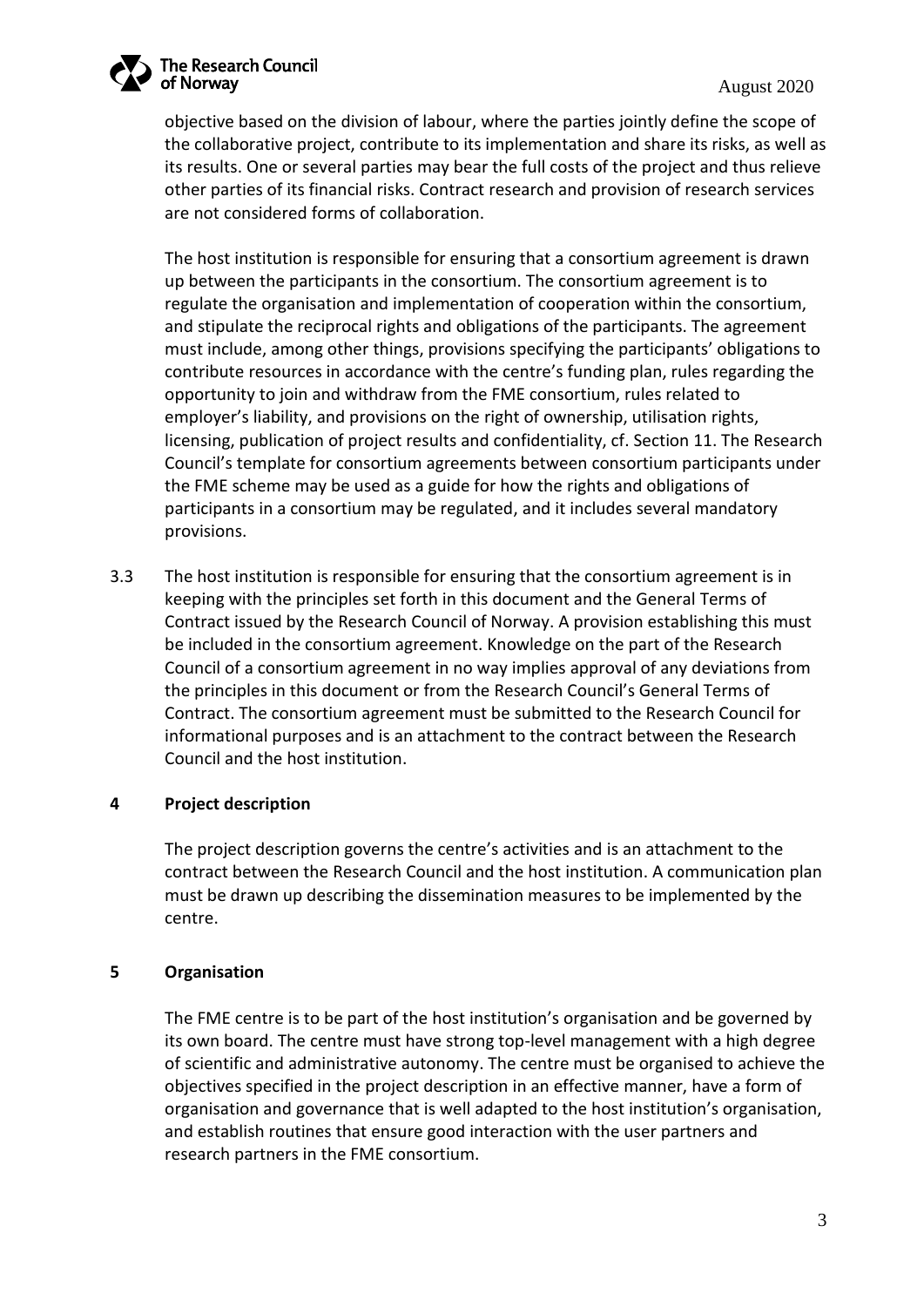

#### **6 Location**

A centre may consist of research groups located at the same site, or it may be a "virtual" centre where the research groups and partners are geographically dispersed. The centre must have a common administration and a unified research plan in keeping with the project description as well as effective communication systems and systems for exchanging personnel between its various segments.

#### **7 Governance and administration**

- 7.1 The board of the FME centre is to consist of representatives of the consortium participants, i.e. the host institution, the user partners and the research partners. To ensure the centre has a strong focus on the users, the representatives of the centre's user partners are to have a majority on the board. The board chair will be appointed by the host institution in consultation with the other partners in the FME consortium.
- 7.2 The board's main responsibility is to ensure that the intentions and plans underlying the contract with the Research Council are fulfilled and that all is kept within the stipulated budget and time frameworks. The board is to ensure that cooperation proceeds smoothly between the partners in the FME consortium.
- 7.3 The centre is to be headed by a director supported by a management group. The centre must also have a satisfactory administrative support system. The centre director is to serve as project manager in accordance with the contract between the Research Council of Norway and the host institution. Centre directors must have experience in research as well as proven ability in research management and team-building. The director is to have considerable independence in terms of the scientific context as well as on questions involving the recruitment of staff to the centre. The director and members of the management group will be appointed by the host institution in consultation with the other partners in the FME consortium. The centre director is expected to use a considerable portion of his or her work time to lead the centre.
- 7.4 Clear guidelines regarding responsibility and authority must be established for the centre's activities, including the board's powers of authority, rules for representation on the board and a description of the director's powers of authority. The board's mandate must, among other things, ensure that the board is unable to adopt decisions that encroach on the host institution's sphere of responsibility.

#### **8 Staffing and responsibility for human resources**

8.1 The centres are to be developed around researchers who have demonstrated the potential for a high level of scientific achievement. The host institution and the other consortium participants are to decide among themselves how to handle the employer's responsibility for staff at the centre, keeping in mind that the centre itself may not take on any employer's responsibility.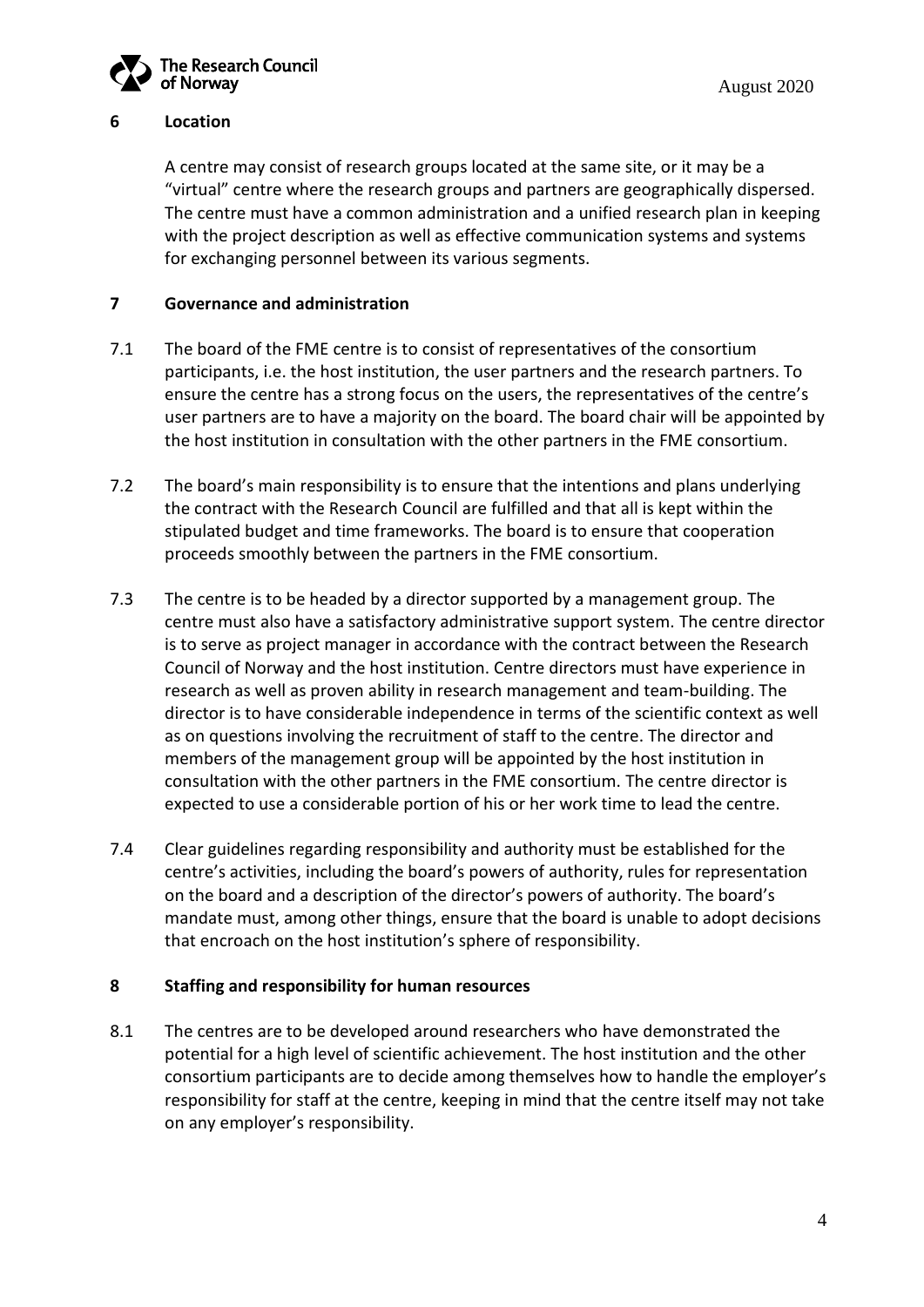

- 8.2 An important part of the centre's activities will be to provide researcher training in its field. The responsibility for training also encompasses master's-level education.
- 8.3 When recruiting personnel, the centre is required to incorporate gender equality perspectives and actively strive to attract outstanding national and international researchers. In particular, the centre is to facilitate the exchange of staff members between consortium participants and international partners.

#### **9 Funding**

- 9.1 The centre must have a cost and funding plan for its first five-year period and potential subsequent three-year period. These plans will be part of the contract with the Research Council. The Research Council of Norway, in conjunction with the FME consortium, will provide the resources required to perform the centre's activities.
- 9.2 A budget for centre costs must be drawn up in accordance with the Research Council's ordinary guidelines for project budgets. The Research Council's allocation to the centre may comprise a maximum of 50 per cent of the centre's overall budget. The user partners must contribute funding corresponding to at least 50 per cent of the Research Council's allocation to the centre. Contributions from consortium participants may be provided in the form of direct funding, staff placed at the disposal of the centre or infrastructure that is essential to performing the centre's research activities. The host institution's contribution to the budget may incorporate payroll and social security expenses for the time employees spend carrying out the centre's activities, indirect expenses for operation of the premises, equipment or the like. Costs related to the depreciation of equipment procured specifically for the centre's research purposes may also be included in this. The Research Council may count research funding such as EU funding, project or strategic grants from the Research Council or other sources, towards the contribution required of the consortium participants, if such funding promotes the centre's activities. Such activities must be incorporated into the project description for the centre, cf. Section 4. Activities carried out under innovation projects receiving funding from the Research Council may not be included as contributions to the centre's budget.
- 9.3 Upon signing of the contract with the host institution, the Research Council of Norway will issue a pledge for the first five-year period. The Research Council reserves the right to adjust the annual pledges based on the centre's progress report, and any adjustments in the centre's funding plan and project description as a result of changes in research focus or the funding base. Pledges for a potential final three-year period will be made in the wake of the future decision to extend the centre's period of operation. Allocations from the Research Council of Norway may be carried over from one year to the next.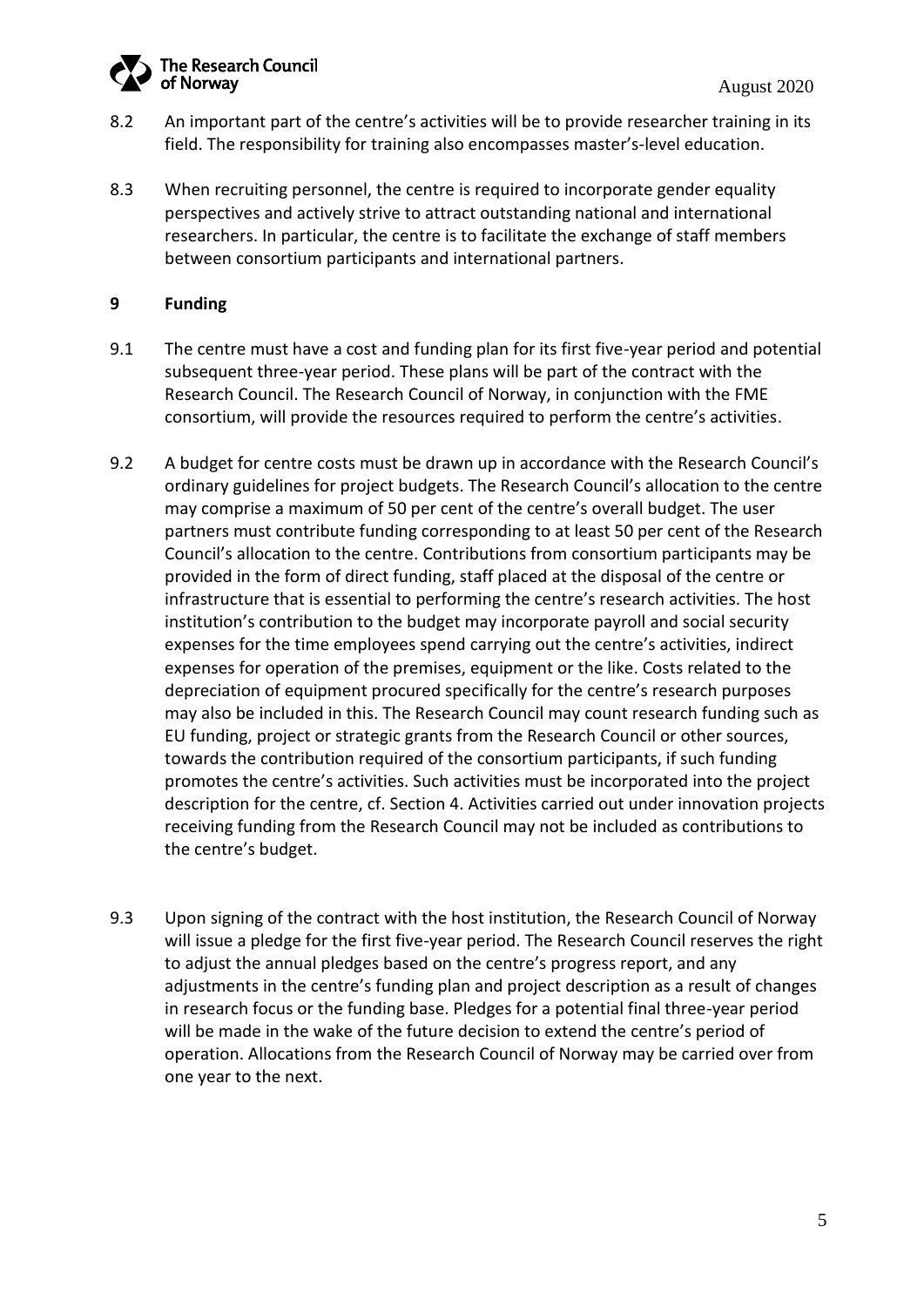- 9.4 Business enterprises taking part in the consortium are not eligible to have any of their projects costs covered by the Research Council's allocation.<sup>1</sup> These enterprises are thus not qualified to receive state aid via the funding from the Research Council, but must cover their costs themselves. In this context, "business enterprise" is defined as companies and other entities that conduct economic activities, i.e. who offer goods or services on a market.
- 9.5 Business enterprises that participate in the consortium are also not eligible to receive indirect state aid in the form of advantageous conditions for cooperation with the research organisations taking part in the consortium, cf. Section 11.
- 9.6 The FME scheme will allow changes in the composition of the partners in a FME consortium over time. Withdrawal from a consortium requires at least six months' notice. If the withdrawal of a consortium participant leads to a reduction in funding and loss of essential expertise, the centre's board must seek to secure the resources needed to achieve the objectives stated in the project description. If the withdrawal of partners from the consortium makes it impossible to fulfil the requirements for user financing and co-financing, the Research Council is entitled to reduce the amount of the FME grant. If the changes in the consortium mean that key conditions for the establishment of the centre are no longer met or have been altered significantly, the Research Council is entitled to terminate the contract with the host institution.

#### **10 Scientific and administrative follow-up**

- 10.1 The host institution must submit a financial report containing specified information to the Research Council of Norway by no later than 20 January each year.
- 10.2 The host institution must submit an annual report for the previous year with a profit and loss account and notes to the Research Council of Norway by no later than 1 April of each year.
- 10.3 The host institution must submit a progress report via the eRapport online reporting system of the Research Council of Norway by no later than 1 December each year. The report must contain specified information on scientific and administrative factors as input for the Research Council's annual report to the ministries.
- 10.4 Any requests for changes to the approved project framework must be submitted on an ongoing basis via "My RCN Web".
- 10.5 The host institution must submit a work plan for the subsequent year to the Research Council of Norway by no later than 31 December of each year.

<sup>&</sup>lt;sup>1</sup> When research organisations engage in research and development in effective collaboration with others this activity constitutes non-economic activity. The EFTA Surveillance Authority considers that R&D carried out by a research organisation in effective collaboration with others is part of the organisation's independent R&D activity, as defined in the state aid rules. The research organisation is not considered an enterprise in the context of this activity.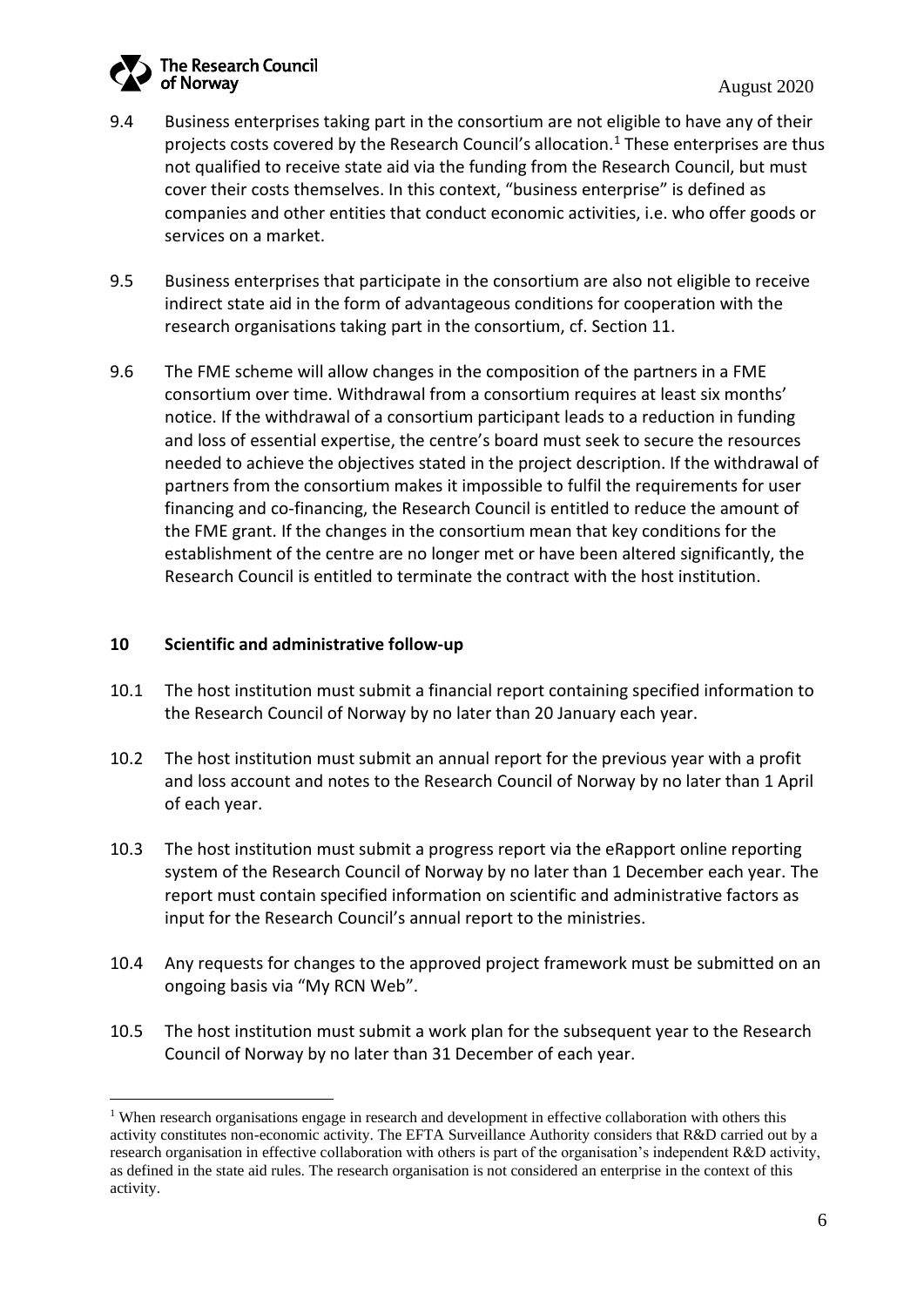

- 10.6 The Research Council of Norway will organise "site visits" of the centre at appropriate intervals where it will perform a review of the centre's development and activities and the plans for the future. Representatives of the FME consortium, the centre's board, the centre's management and the Research Council of Norway must be present.
- 10.7 About two years after the centres are established, each centre is to conduct an internal evaluation using a common framework devised by the Research Council of Norway. A survey of the user partners will comprise part of the evaluation. The results of the internal evaluation are to be discussed by the centre's board and presented to the Research Council during a site visit. The results may provide a basis for certain changes to the centre's activities.
- 10.8 The Research Council of Norway will conduct a mid-term evaluation of each centre about 3.5 years after the centres are established. The evaluation will be conducted using a common framework and on the basis of a mandate devised by the Research Council's governing bodies. The evaluation criteria will be based on the list of success criteria for the FME scheme, cf. the attachment to this document. In addition to this evaluation, the Research Council will assess the administrative framework at each centre. This evaluation will be submitted to the centres for review.
- 10.9 The evaluation, the Research Council's assessment of the administrative framework at the centre and the centre's comments to the evaluation will form the basis for the decision regarding whether to continue the individual centre for the remainder of the total eight-year period or to terminate the centre's activities after five years. The Executive Board of the Research Council of Norway, or a party authorised by the Executive Board, will take the final decision on the matter.

#### 11 **Right of ownership, utilisation rights, licensing, publication of project results and confidentiality**

The FME scheme is regulated under the Research Council of Norway's General Terms and Conditions for R&D Projects regarding the right of ownership, utilisation rights, licensing, publication of project results and confidentiality.

The consortium agreement is to contain provisions that further regulate these areas pursuant to the General Terms and Conditions for R&D Projects. The terms of the consortium agreement must also be formulated to ensure that the business enterprises (cf. footnote in Section 9.5) taking part in the project do not receive indirect state aid, as described in the EFTA Surveillance Authority's guidelines for state aid for research and development and innovation Section 28, paragraph b), c) or d).<sup>2</sup>

<sup>&</sup>lt;sup>2</sup> <http://eur-lex.europa.eu/legal-content/EN/TXT/PDF/?uri=CELEX:E2014C0271&from=EN>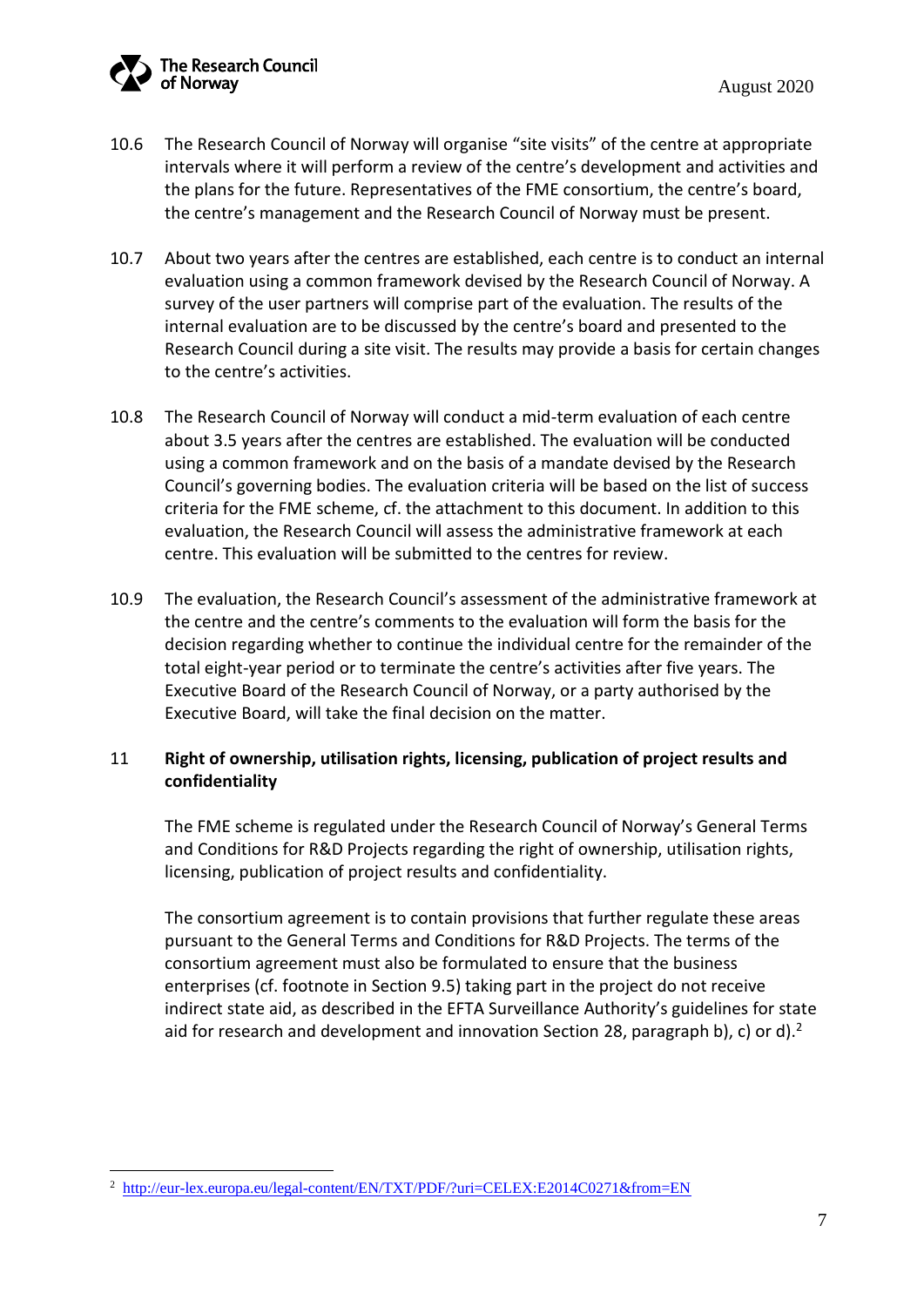

#### 12 **The centre's period of operation – termination**

- 12.1 Funding for each centre is provided for a period of up to eight years from the start-up date. From the time of termination of activity, funding from the Research Council will cease and the centre will no longer have status as an FME.
- 12.2 Should a situation arise which materially alters the assumptions underlying the establishment of a centre or means that a centre can generally no longer be operated on the basis of the principles described in this document, the Research Council of Norway is entitled to terminate the contract with the host institution pursuant to the provisions in the Research Council's General Terms and Conditions for R&D Projects, including the withdrawal of funding and FME centre status.
- 12.3 Attention must be paid to personnel-related factors when closing down a centre. Upon cessation of activity, a host institution must in particular ensure that master's students and research fellows have the opportunity to complete their study programmes on schedule.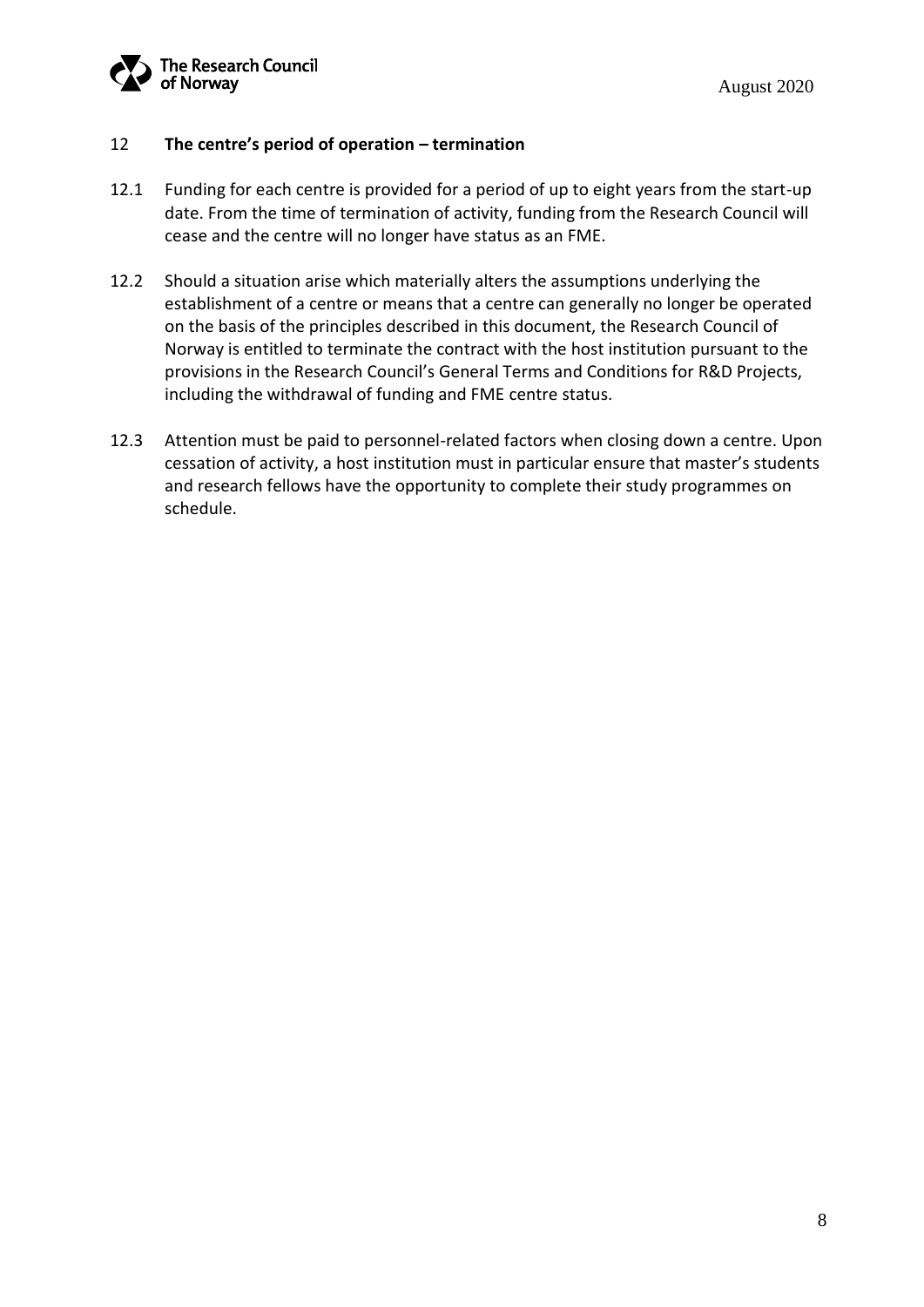

## **Attachment: Success criteria for the Centres for Environment-friendly Energy Research (FME)**

*In addition to fulfilling the formal requirements, a successful Centre for Environment-friendly Energy Research will be characterised by the following:* 

#### **Research activity**

- The centre conducts long-term, thematically relevant research of high international standard in the field specified in the project description, and demonstrates this through its production of doctorates, scientific publications, papers for presentation at recognised international conferences and other measures of scientific excellence.
- The centre has a distinct research profile and has been successful in achieving recognition at the international level (e.g. researchers associated with the centre have received awards or been invited to be keynote speakers at international conferences).
- There is genuine cooperation between the research partners at the centre and the centre has helped to improve the national structure of research carried out within its thematic area.
- The centre's user partners have increased their research commitments both through participation in the centre's activities and their own R&D activities on topics of relevance to the centre.

#### **Innovation and value creation**

- The centre's research activity has generated or is expected to generate the potential for innovation and enhanced competitiveness among user partners from the business sector and strengthen the knowledge base for user partners from public sector organisations (better administration and management).
- The centre's research activity has ramifications for society beyond that of the partners directly participating in the centre's activities.
- The centre has achieved reciprocal mobility of staff between the centre and user partners. Researchers from partners work at the centre, and research fellows and researchers from the host institution are seconded to the user partners for periods of time.
- The centre uses work processes that ensure that the research activity is relevant for the user partners and that the expertise and results achieved by the research activity are effectively transferred to and utilised by the partners.
- The centre has a framework for enabling results that fall outside the user partners' core areas to be commercialised by other means, e.g. through establishing new research-based enterprises.

#### **Internationalisation**

- The centre has a distinct profile and clearly articulated objectives for international cooperation.
- The centre is successful in international research cooperation, e.g. as an actor under the EU's framework programme.
- The centre engages in active collaboration with international research groups and has contributed in other ways to the internationalisation of Norwegian research and business and industry.